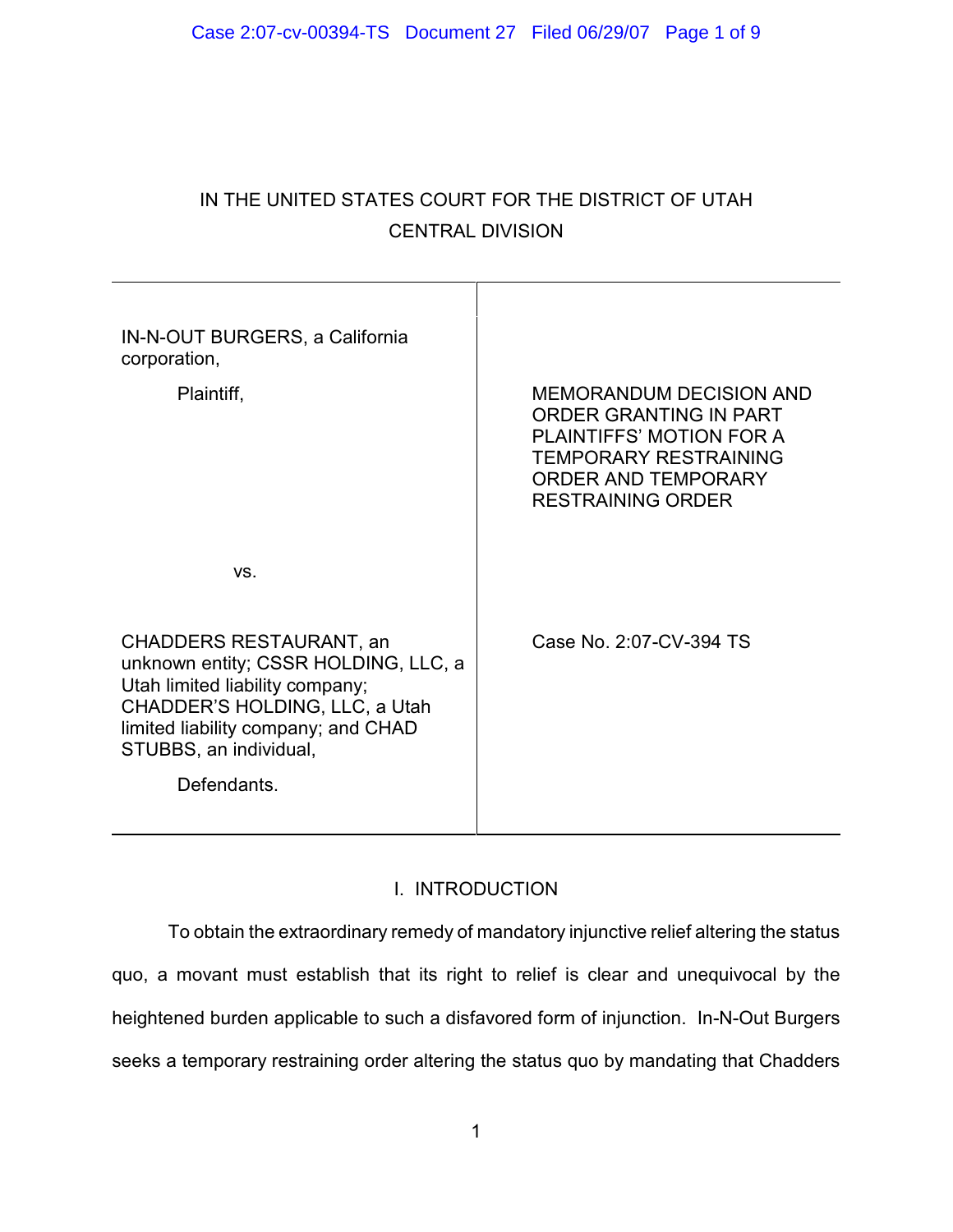Restaurant (Chadders<sup>1</sup>) cease using In-N-Out's trademarks and elements of its alleged trade dress in its operations. At this time, In-N-Out Burger has met its heightened burden for such relief only for the use of the alleged trademarks and, therefore, the Court will enter a temporary restraining order against Chadders use of the trademarks: Protein Style Burger, Animal Style Burger, 3 x 3 Burger, 4x 4 Burger and Double Double Burger.

# II. FINDINGS OF FACT

A hearing was held on June 25, 2007. The evidence at that hearing establishes the following for purposes of the Motion for a Temporary Restraining Order (TRO). In-N-Out Burger operates a successful and well-known chain offering a simple menu of fast food in several states, but does not currently have a restaurant located in Utah. In-N-Out has federally registered trademarks in the names Protein® Style Burger, Animal® Style Burger,  $3 \times 3$ ® Burger,  $4 \times 4$ ® Burger and Double Double®.<sup>2</sup> In-N-Out claims, as its trade dress; simple red-and-white menu boards with a plain type font and red border and lettering, a red-and-white color scheme with yellow accents on the exterior and interior of its restaurant, including use on walls, tiles, and seating structures, a gray and white tile checkerboard floor in its interiors, exteriors with a "California" tile roof (featuring orange pavers), and employee uniforms with red aprons and red hats or visors. In-N-Out Burger serves food in what it alleges is a distinctive manner, which it alleges Chadders also uses.

<sup>&</sup>lt;sup>1</sup>For the purpose of this Motion, the Court refers to all Defendants collectively as "Chadders."

<sup>&</sup>lt;sup>2</sup>For the purposes of this Motion, Defendants have stipulated that "Double Double" is within the list of Plaintiff's Tradmarks.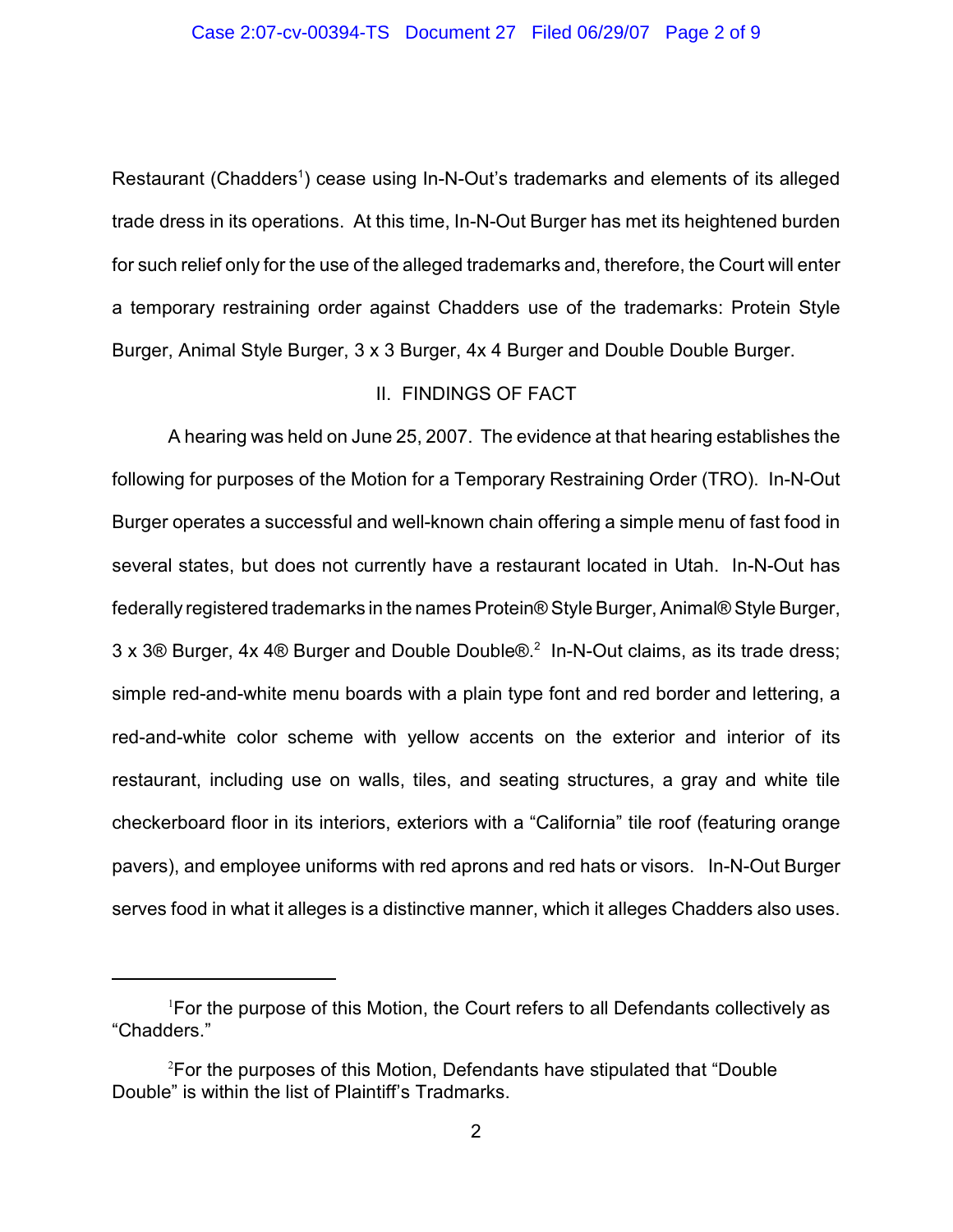#### Case 2:07-cv-00394-TS Document 27 Filed 06/29/07 Page 3 of 9

Most, but not all, of In-N-Out Burger's restaurants feature a distinctive floor plan and exterior features and colors.

In-N-Out maintains rigorous quality control over its trademarks and products, including strict criteria regarding customer service and quality control standards. It maintains tight control over the use of its trademarks by, among other things, refusing to franchise its operations. Instead, it owns all In-N-Out restaurants. Its customer base is very loyal and has been built over its sixty years in business. The value of its intellectual property— trademarks—can only be maintained by continuing the high quality controls it maintains in all aspects of its operations.

Chadders opened in American Fork, Utah in May 2007. When it opened it had simple red-and-white menu boards with a plain type font, featuring a red border and lettering. It also had a red-and-white interior and exterior color scheme with yellow accents, including use of red and white on walls, tiles, and seating structures, a gray and white tile checkerboard floor in its interior, an exterior with a "California" tile roof (featuring orange pavers), and employee uniforms with red aprons and red hats or visors. In-N-Out alleges that Chadders uses In-N-Out's distinctive floor plan and exterior features and colors. Since Chadders Restaurant opened, In-N-Out has received several emails asking if Chadders Restaurant was affiliated with In-N-Out. One email stated that a customer purchased food from Chadders Restaurant using one of In-N-Out's trademarked names.

On June 7, 2007, In-N-Out's General Counsel traveled to Chadders Restaurant,

3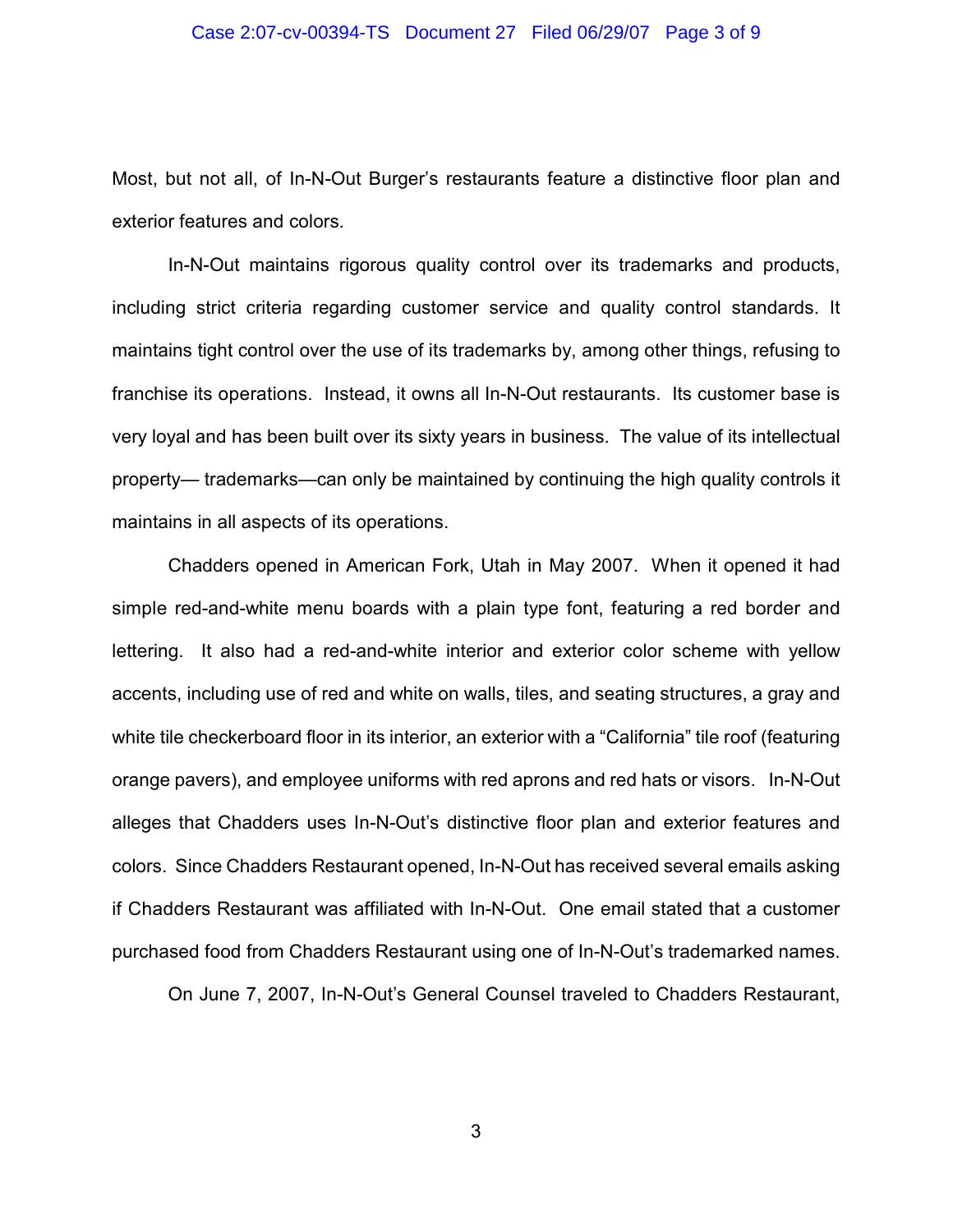#### Case 2:07-cv-00394-TS Document 27 Filed 06/29/07 Page 4 of 9

viewed the premises and operations and ordered a meal not listed on its menu. He requested an "Animal Style Double Double with Animal fries,"<sup>3</sup> and his order was filled.

In-N-Out filed this action on June 14, 2007, alleging trade dress infringement, federal trademark infringement, and violation of the Utah Unfair Competition Act. The Complaint seeks damages and injunctive relief against the use of In-N-Out's trademarks and claimed trade dress. In-N-Out filed the present Motion for a TRO the same day. The Complaint and Motion for a TRO were served on Chadders on June 15, 2007.<sup>4</sup>

Between the filing of this case and the TRO hearing, Chadders changed the following: the color of its employees' aprons and hats from red to blue; the border of its menu boards and other signs from red to blue; the background color of its menu board from white to yellow; the font on its menu board; and the trim color on its outside signs from red to blue.

Chadders generally disputes that it has made use of In-N-Out's trademarks on the basis of Chadders' counsel's proffer that Chadders had instructed its employees not to do so. However, the Court finds that such use was made on at least two occasions.

### III. DISCUSSION

# A. Parties' Positions

In-N-Out contends it has established that it is entitled to a TRO prohibiting Chadders from operating its restaurant using elements of its trade dress and using its trademarks.

 $3$ Trans. at 36-38.

<sup>&</sup>lt;sup>4</sup>See Docket Nos. 8-11 (summons returns showing service of Complaint and TRO on all defendants).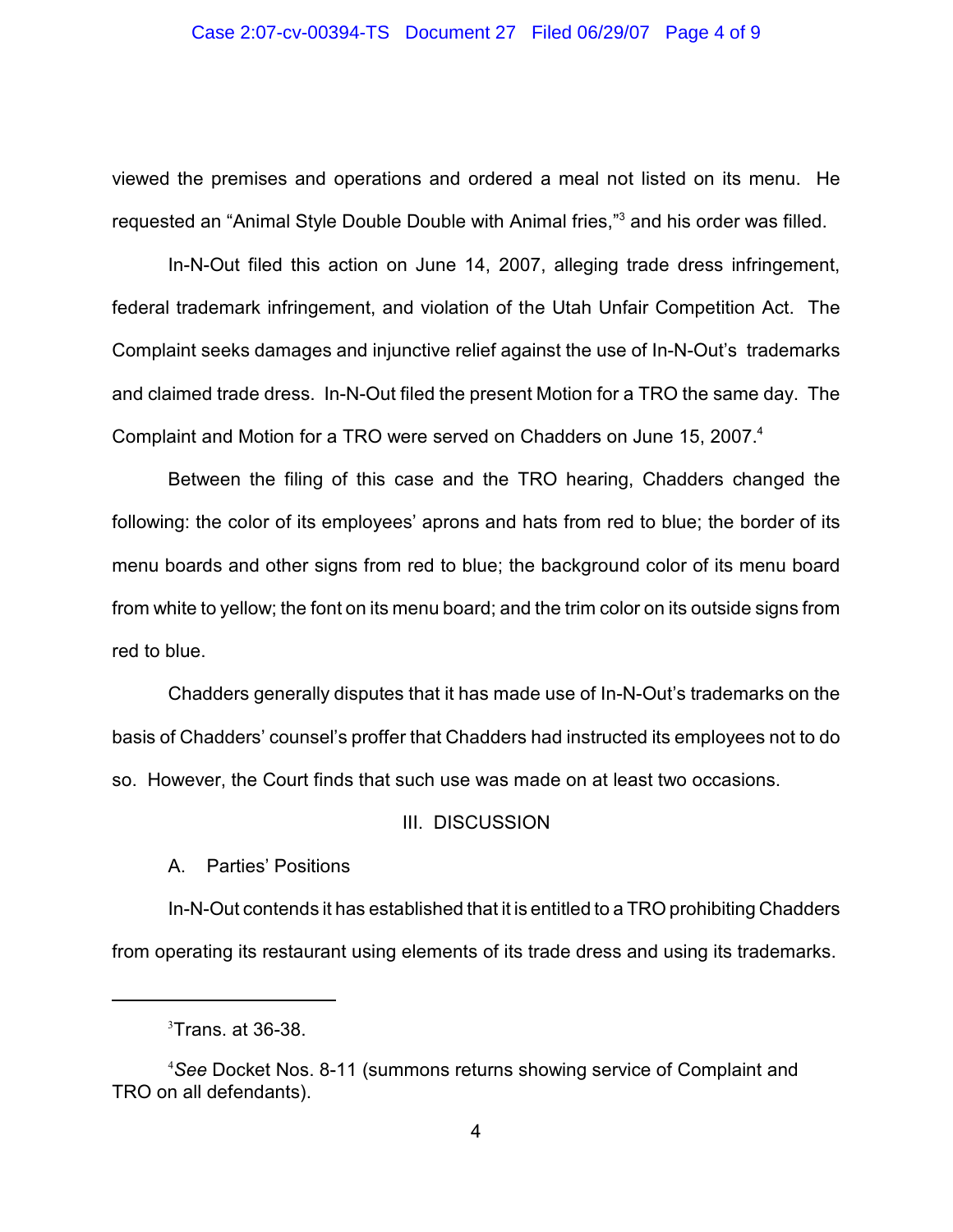Chadders disputes that In-N-Out has met its heightened burden for the grant of a mandatory injunction altering the status quo and granting the same injunctive relief it seeks for permanent injunctive relief on the merits. Chadders disputes that In-N-Out has established that it has a protectable trade dress in the items it claims, including its method of serving food, use of gray and white tiles, use of the red and white color scheme in the interiors and exteriors, and the use of red aprons and hats. Chadders contends that even if an In-N-Out trade dress is established, it consists of elements not used by Chadders such as the palm-tree motif.

At the hearing, Chadders' counsel agreed, without conceding that there had been

any such use, that it would stipulate to not use In-N-Out's trademarks in the future.<sup>5</sup>

B. TRO STANDARD

A TRO and a preliminary injunction share the same standard.<sup>6</sup>

"'A preliminary injunction is an extraordinary remedy, and thus the right to relief must

be clear and unequivocal."<sup>7</sup>

In order for a party to be entitled to a preliminary injunction, that party must show . . . (1) he or she will suffer irreparable injury unless the injunction issues; (2) the threatened injury outweighs whatever damage the proposed injunction may cause the opposing party; (3) the injunction, if issued, would

*Bachman By and through Bachman v. West High School*, 900 F.Supp. 248, 250 <sup>6</sup> (D. Utah 1995) *aff'd* 132 F.3d 542 (10<sup>th</sup> Cir. 1997).

*Nova Health Systems v. Edmondson,* 460 F.3d 1295, 1298 (10th Cir. 2006) <sup>7</sup> (quoting *Schrier v. Univ. of Colo*., 427 F.3d 1253, 1258 (10th Cir. 2005) (quoting *SCFC ILC, Inc. v. Visa USA, Inc*., 936 F.2d 1096, 1098 (10th Cir.1991))).

<sup>&</sup>lt;sup>5</sup> Counsel agreed to confer and submit a stipulated order regarding non-use. They have not been able to agree on such language and have instead submitted their respective proposed language.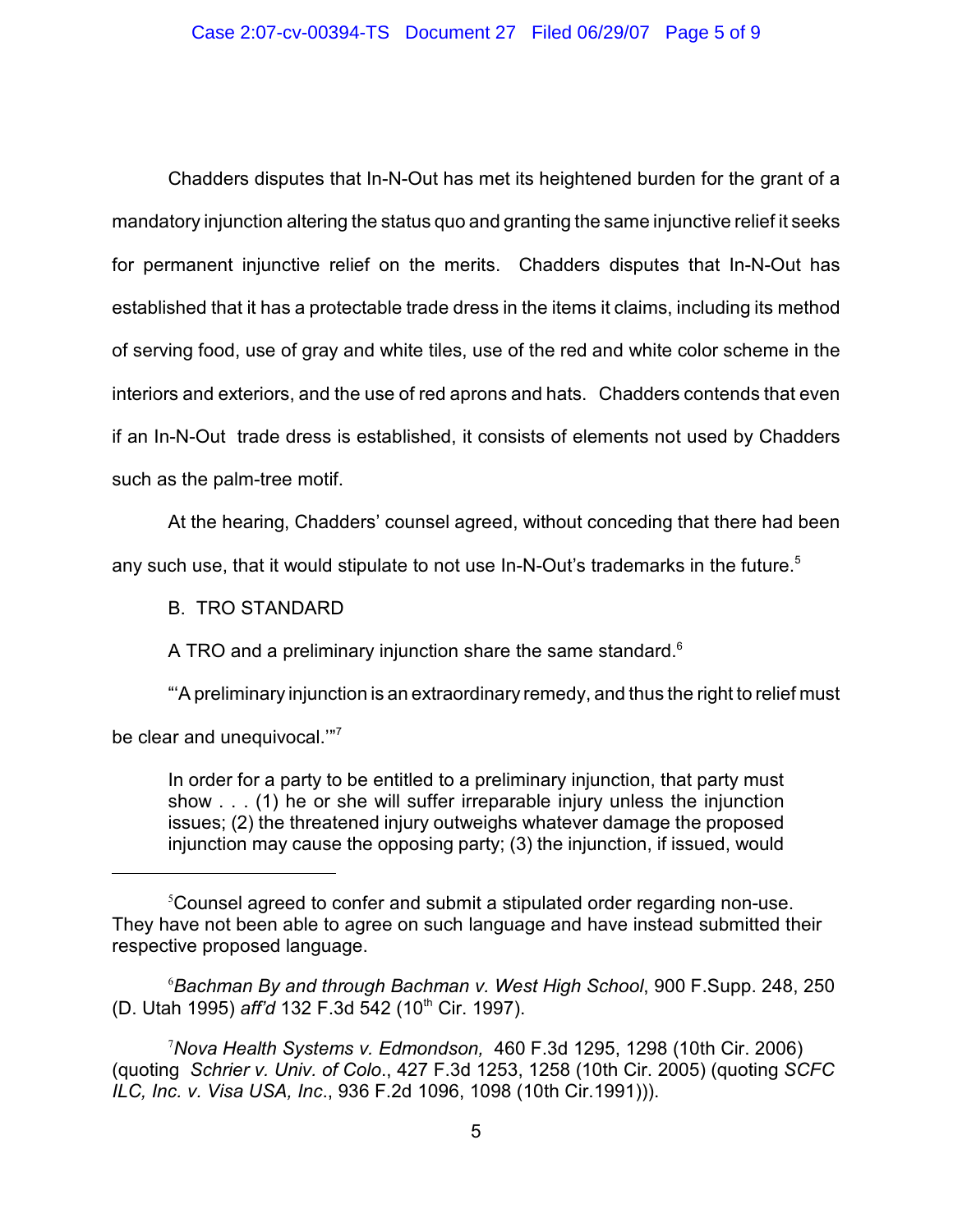not be adverse to the public interest; and (4) there is a substantial likelihood of success on the merits. $8$ 

"[C]ertain 'disfavored preliminary injunctions' require a movant to 'satisfy a heightened burden."<sup>9</sup> One such "disfavored" injunction is an injunction seeking to "alter the status quo."<sup>10</sup> Other such "disfavored" preliminary injunctions are those that are mandatory and those that "give the movant all relief it could obtain after a trial on the merits."<sup>11</sup>

C. Trademark Claim

For the purposes of the TRO, the Court finds that Plaintiff has shown that it is likely

to succeed on the merits of its claim of a violation of the trademark claim by Chadders' use

of its trademark.

The party alleging infringement has the burden of proving likelihood of confusion. Ordinarily, to prevail on a trademark infringement claim, a plaintiff must demonstrate that a defendant's use of the trademark is likely to cause consumers to believe either that the plaintiff is the source of the defendant's products or services (direct confusion), or alternatively, that the defendant is the source of the plaintiff's products or services (reverse confusion).<sup>12</sup>

 $^{11}$ *Id.* 

*Schrier*, 427 F.3d at 1258 (quoting *Heideman v. S. Salt Lake City*, 348 F.3d <sup>8</sup> 1182, 1188 (10th Cir. 2003)).

*Nova Health Systems*, 460 F.3d at 1298 at n.5 (quoting *O Centro Espirita* 9 *Beneficiente Uniao Do Vegetal v. Ashcroft*, 389 F.3d 973, 975 (10th Cir. 2004)).

*O Centro*, 389 F.3d at 975. 10

*Australian Gold, Inc. v. Hatfield*, 436 F.3d 1228, 1238 (10th Cir. 2006). 12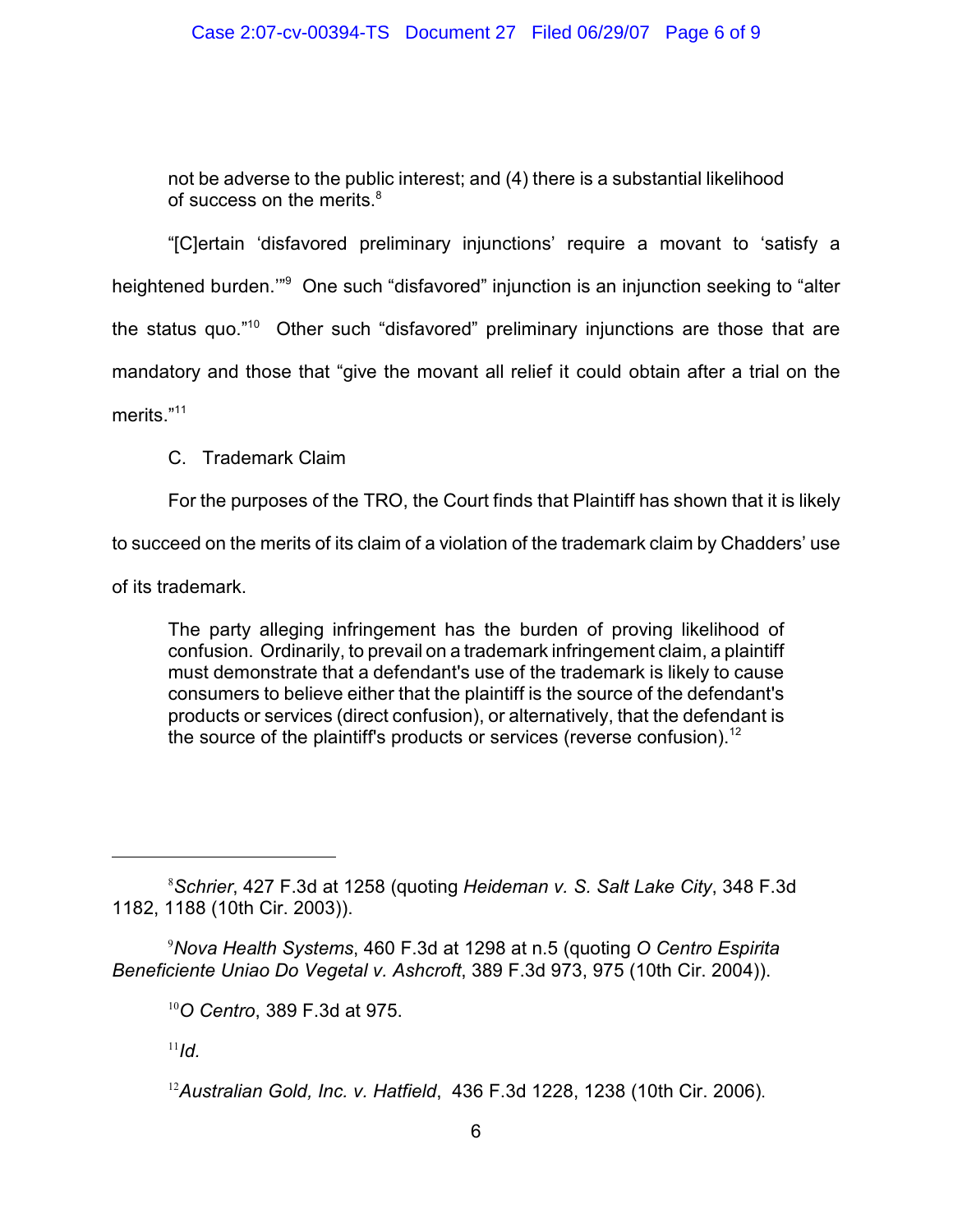The parties agree that after the Supreme Court's decision in *eBay, Inc. v. MercExchange, L.L.C.*,<sup>13</sup> irreparable injury is no longer presumed from a finding of likelihood of success on the merits of a claim of infringement of trademark or trade dress claim. In-N-Out has shown that it has federally protected trademarks, that Chadders has used at least one of the trademarks on at least one occasion after Chadders says that it instructed its employees not to use them, and that there is likely to be consumer confusion as to the source of the products.

The Court finds that In-N-Out has shown that it will suffer irreparable injury unless the TRO against the use of its trademark is issued. This threatened injury to In-N-Out's control over the quality of the product that bears their mark is irreparable. Further, the extent of loss of consumer goodwill and reputation that In-N-Out could suffer from the use of its marks or the diversion of customers is largely unquantifiable.

The Court finds that the threatened injury to In-N-Out far outweighs whatever damage the proposed injunction against the use of the trademarks may cause Chadders because Chadders represents that it has no intention of using the marks. The Court finds that such an injunction, if issued, would not be adverse to the public interest.

The Court next turns to In-N-Out's claim for an injunction regarding trade dress.

D. Trade Dress Claim

Trade dress refers generally to the total image, design, and appearance of a product and "may include features such as size, shape, color, color combinations, texture or graphics." It is well settled that restaurants and

 $13126$  S.Ct. 1837, 1840-41 (2006) (patent case).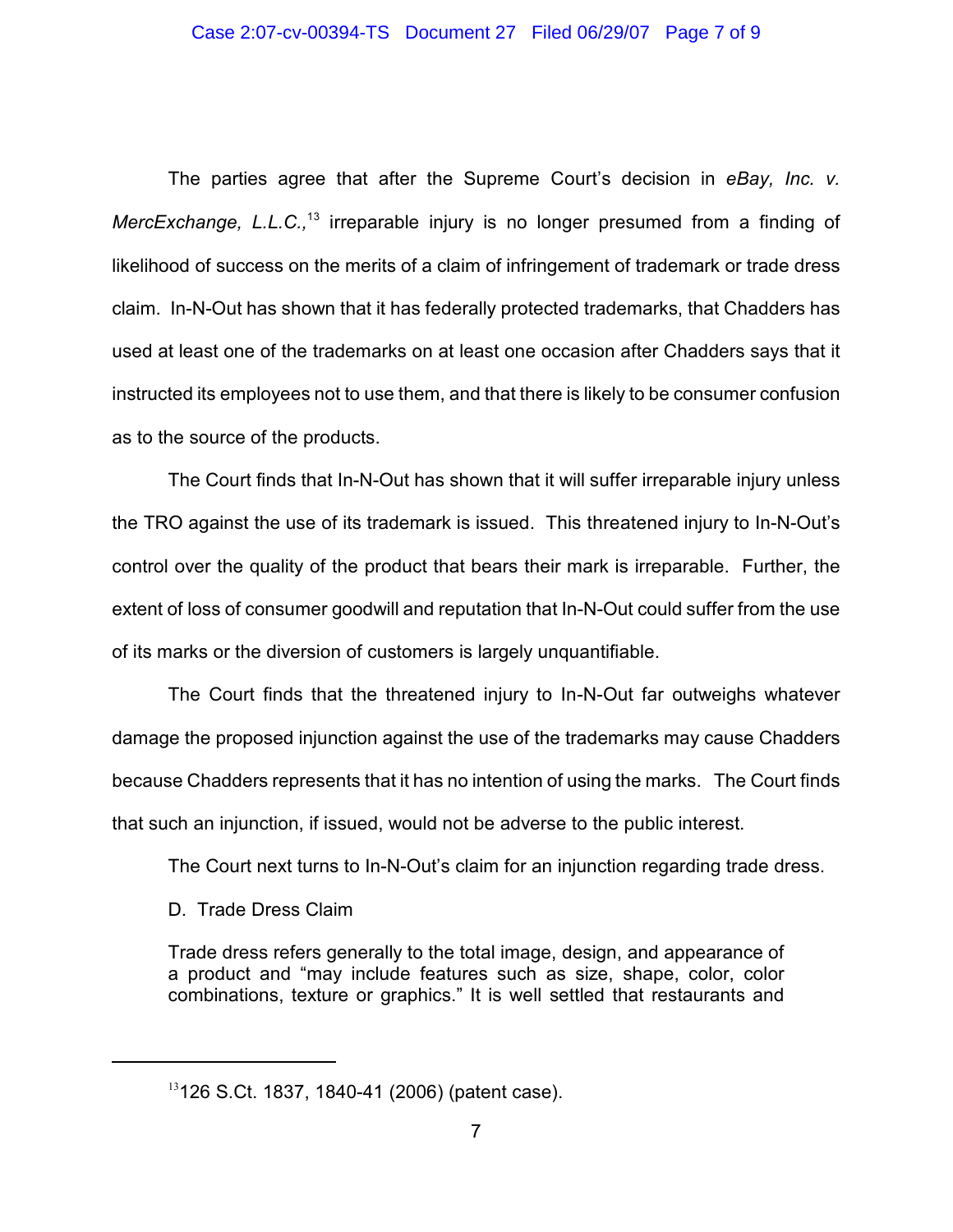similar establishments may have a total visual appearance that constitutes protectable trade dress.

\* \* \*

To sustain a claim for trade dress infringement, [Plaintiff] must prove: (1) that its claimed dress is nonfunctional; (2) that its claimed dress serves a source-identifying role either because it is inherently distinctive or has acquired secondary meaning; and (3) that the defendant's product or service creates a likelihood of consumer confusion. 14

The Court finds that, at this time, In-N-Out has not met its heightened burden of showing that it is entitled to an injunction against the use of its claimed trade dress because it has not shown that it is likely to succeed on the merits of its claim of infringement of trade dress. Further, where Chadders has already changed some of the elements that In-N-Out alleges infringes its trade dress, it has not been established that In-N-Out will suffer irreparable harm in the future if the injunction is not issued.

The Court notes Chadders' counsel represented at the hearing that Chadders had instructed its employees not to use In-N-Out's trademarks before the TRO was filed. Under these circumstances, the Court finds that the sum for the payment of costs and damages that may be incurred or suffered by Chadders if found to have been wrongfully enjoined or restrained from using the trademarks is zero. Accordingly, the Court will not require a bond.

### IV. CONCLUSION AND ORDER

In-N-Out has shown that it is entitled to a TRO. It is therefore

<sup>&</sup>lt;sup>14</sup> Clicks Billiards, Inc. v. Sixshooters, Inc.. 251 F.3d 1252, 1257-58 (9th Cir. 2001) (quoting *Int'l Jensen, Inc. v. Metrosound U.S.A.*, Inc., 4 F.3d 819, 822 (9th Cir. 1993)) (internal citations and footnote omitted).